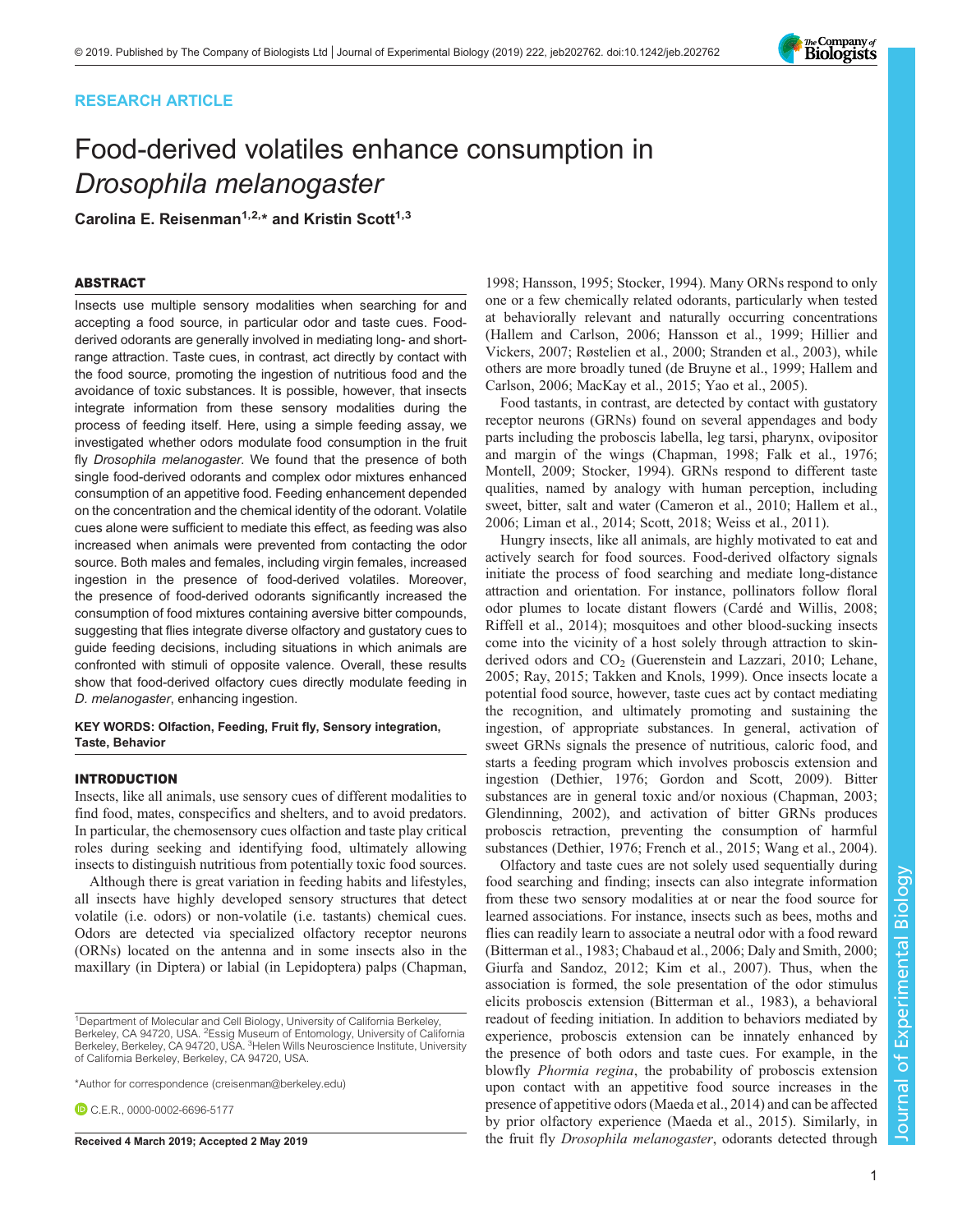<span id="page-1-0"></span>the maxillary palps can enhance proboscis extension ([Shiraiwa,](#page-8-0) [2008](#page-8-0)). Although these studies show that taste and olfactory information are integrated when animals attempt to eat, it is not known whether odors directly influence food consumption. Thus, in this work, using a simple behavioral assay, we tested whether the presence of food-derived odors modulates food consumption in D. melanogaster. Moreover, by pairing aversive taste cues with attractive olfactory cues, we examined how animals process such conflicting information to guide feeding decisions.

# MATERIALS AND METHODS

# Animals

Drosophila melanogaster, strain Canton-S, was used throughout; D. melanogaster strain 14021-0231.199, obtained from the University of California San Diego stock center, was also used in one experiment. Flies were grown on standard fly food at room temperature, in the absence of any of the odors used in experiments described below. Flies were 2–3 days old at the time of the experiments.

## Proboscis extension response (PER) assay

The PER of starved mated female flies was tested in the presence or absence of banana volatiles. After 22 h of wet starvation, flies were gently anesthetized under  $CO<sub>2</sub>$  and singly glued by their dorsal thorax onto a wooden toothpick using clear nail polish, and then transferred to a humid chamber for 2 h at room temperature. Individual toothpicks with glued flies were mounted on a piece of Plasticine under the dissecting microscope; each fly was water satiated prior to testing.

A 1 ml plastic syringe coupled to Tygon tubing (3.2 mm internal diameter), with its outlet approximately 2 cm from the fly's head, delivered a constant flow of air. A piece of banana (1.5 g, or 1.5 g of wet cotton as control) was placed in a 5 ml syringe with a needle, and its tip was inserted inside the constant air stream tubing. Fifteen seconds after the constant airstream was turned on, the odor or control stimulus was injected into the airstream using manifold valves. After 30 s, the fly's tarsi were stimulated 3 times with increasing concentrations of sucrose solution (10, 50, 100 and 250 mmol l<sup>-1</sup>; 20 s interval between concentrations). Each fly was stimulated with either odorous or clean air, and we recorded whether the fly extended its proboscis in response to each sucrose concentration (only full extensions were recorded). An inverted computer fan was placed near and behind the preparation to generate a steady air current over the fly, and for removing odors at the end of each trial.

## Food consumption assay

Groups of 2 day old mated female flies  $(n=11-15$  per vial) were wet starved for 24 h by placing each group in a fly vial containing two pieces of water-saturated Kim wipes. Flies were then transferred to a vial containing a piece of filter paper (2.7 cm diameter, Whatman, cat. no. 1001 125) impregnated with food solution (180 µl of 50 mmol  $l^{-1}$  D-glucose) dyed blue with Erioglaucine (0.25 mg ml−<sup>1</sup> , Sigma-Aldrich) (Fig. 1A). To facilitate feeding, vials were flipped upside down so that the filter paper impregnated with food solution was at the top (Fig. 1A) [\(Jourjine et al., 2016\)](#page-8-0). Flies were allowed to feed for 10 min and then vials were frozen for



Fig. 1. Behavioral assay used to quantify feeding in the presence or absence of odors. (A) Groups of 10–15 wet-starved flies were transferred to a vial containing a disk of filter paper impregnated with food solution dyed blue and a strip of filter paper impregnated with an odorant or the solvent control; vials were immediately flipped upside down to facilitate feeding. Flies could contact the odor source (left) or not (right). (B) Representative examples of flies that consumed different amounts of food, visualized as blue dye. Consumption was quantified using a five-point scale ranging from 0 to 2 (shown in the individual images), as explained in the main text. Flies in each vial were scored blind to treatment, and a single score per vial was calculated and used for analysis.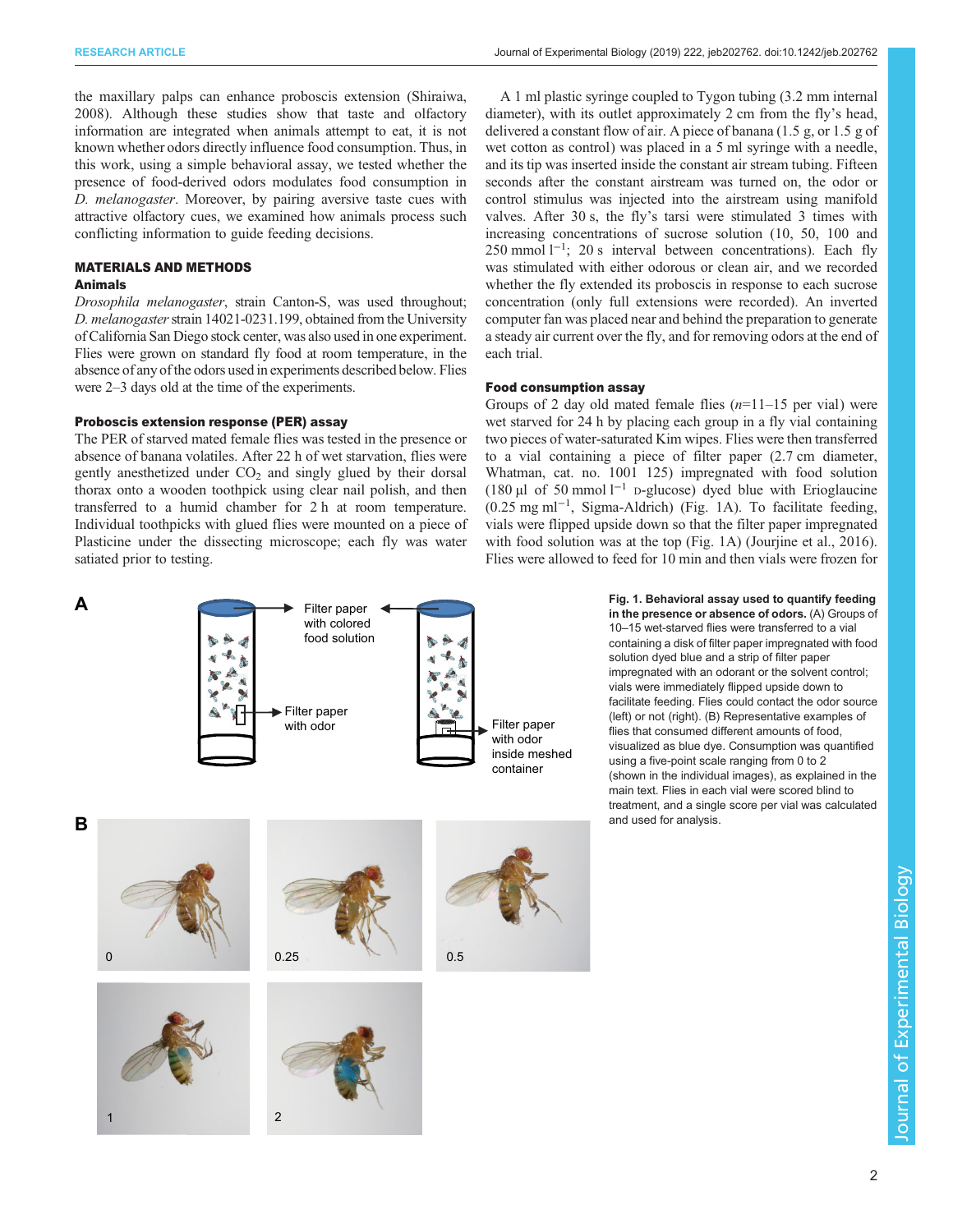<span id="page-2-0"></span>at least 60 min. After freezing, food consumption was measured by individually examining flies under a dissecting microscope and scoring them according to the relative amount of blue dye (i.e. food) in their abdomen (see 'Data analysis and statistics', below; [Fig. 1](#page-1-0)B). All experiments and scoring were conducted blind to treatment.

In the first set of experiments, mated female flies were transferred to food vials containing an odor source. The odor source consisted of a small strip of filter paper  $(0.25 \text{ cm} \text{ wide} \times 1.5 \text{ cm} \text{ long})$ impregnated with either 10 µl of an odor solution or 10 µl of the solvent as a control (mineral oil, Sigma-Aldrich, CAS no. 8042-47- 5), placed 7 cm from the food source ([Fig. 1](#page-1-0)A). The odor solution was loaded onto the filter paper 5–10 min before flies were transferred to the vial to allow volatile diffusion and stabilization. The odors used were ethyl acetate (Fisher Scientific, CAS no. 141- 78-6), isoamyl acetate (MP Biomedicals, CAS no. 123-92-2) and methyl hexanoate (Sigma-Aldrich, CAS no. 106-7-7). All odors were diluted 1:10 and 1:20 v/v in mineral oil. Apple cider volatiles were also used in one experiment (20  $\mu$ l of vinegar loaded onto filter paper, or 20 µl of distilled water as a control).

To prevent animals from contacting the odor source, a piece of filter paper impregnated with either 10 µl of mineral oil or 10 µl of odor solution, as above, was placed inside a 1.5 ml Eppendorf tube with its bottom cut off and replaced with a piece of plastic mesh affixed to the vial flug ([Fig. 1](#page-1-0)A).

The consumption of food containing the aversive bitter compounds berberine (Sigma, CAS no. 633-65-8) or L-canavanine (Sigma, CAS no. 543-39-4) was tested in the presence or the absence of odorant volatiles. Flies were offered the following food mixtures (180 µl of food dyed blue loaded onto filter paper): (1) 50 mmol l−<sup>1</sup> glucose only (control); (2) 50 mmol l<sup>-1</sup> glucose+1 mmol l<sup>-1</sup> berberine; and (3) 50 mmol l−<sup>1</sup> glucose+10 mmol l−<sup>1</sup> L-canavanine. All three mixtures were offered in the presence of isoamyl acetate 1:20 v/v or the solvent (mineral oil) control. As before, flies were prevented from contacting the odor source. These bitter compounds were chosen because they cause feeding aversion and/or strongly activate bitter receptors in D. melanogaster [\(French et al., 2015](#page-7-0); [Mitri et al., 2009](#page-8-0); [Weiss et al., 2011\)](#page-9-0). All six groups of flies were tested with overlapping cohorts to allow direct comparisons between treatments.

For all experiments, control tests (i.e. in the absence of odors) were always conducted in parallel with experimental tests to control for day-to-day variations in feeding; excess control data were pseudo-randomly eliminated.

## Data analysis and statistics PER experiments

The number of animals showing proboscis extension for each sugar concentration in the presence or absence of banana volatiles was compared using Fisher's exact tests ([Zar, 1999\)](#page-9-0).

## Feeding assay

After feeding and freezing, flies in each vial were individually scored using the following five-point scale based on the relative amount of food consumed, visualized as the level of blue dye in the abdomen: 0 (no dye=no food consumed), 0.25 ('trace' of blue  $\text{dye}$  taste' of food), 0.5 (up to  $\frac{1}{4}$  of the abdomen dyed blue=some feeding), 1 (more than  $\frac{1}{4}$  but less than  $\frac{1}{2}$  of the abdomen dyed blue=moderate feeding) and 2 (more than ½ of the abdomen dyed blue=extensive feeding) [\(Fig. 1](#page-1-0)B). For each vial, a single feeding score was calculated as:  $(0 \times n_0 + 0.25 \times n_{0.25} + 0.5 \times n_{0.5} + 1 \times n_1 + 2 \times n_2)$ / N, where  $n_{(0-2)}$  denotes the number of flies in each score category, and  $N$  is the total number of flies per vial. This feeding score was

modified from a previously published one [\(Jourjine et al., 2016](#page-8-0)) and provided greater sensitivity and resolution.

Data from each day were normalized (feeding in the presence of odor/feeding in the absence of odor) for comparisons involving flies from different cohorts and sexes. Control data for each day and condition were averaged and this average value was used for normalization.

Data from the first experiment were initially analyzed using twoway ANOVA, but the interaction between factors (odorant and concentration) was significant, thus precluding interpretation of the main factor effects ([Zar, 1999\)](#page-9-0). Therefore, data from this experiment were analyzed using Kruskal–Wallis tests for each of the two concentrations used. Significant results were followed by Dunnett's test (for comparisons involving equal sample sizes) or Dunn's test (for comparisons involving unequal sample sizes) to compare control versus experimental groups. The effect of concentration for each odor was analyzed using two-tailed Mann–Whitney tests. In most cases, sample sizes were increased in tests with non-significant results to achieve enough statistical power [\(Zar, 1999\)](#page-9-0). In other experiments, Mann–Whitney tests (two-tailed) or Kruskal–Wallis tests were used for respectively comparing two or more than two means ([Zar, 1999\)](#page-9-0). Statistical analyses were conducted using SigmaPlot v.13 (Systat).

## RESULTS

## Effects of odors on PER

A previous study reported that odors increase PER in *D. melanogaster*, but only animals with their antennae or maxillary palps severed were tested ([Shiraiwa, 2008](#page-8-0)). Therefore, we first confirmed that under our experimental conditions the presence of food-derived odors increases the probability of PER in intact animals. We observed a significant enhancement of PER in the presence of banana volatiles (Fig. 2) only at the 50 mmol l−<sup>1</sup> concentration, consistent with previous reports [\(Shiraiwa, 2008](#page-8-0)). We therefore chose this sugar concentration for all feeding assays.



extension. Percentage of animals that extend their proboscis for each sucrose concentration (log scale) in the absence (white bars, n=104) or presence (gray bars, n=100) of banana volatiles. Each animal was tested with all sugar concentrations but with either the control or odor stimuli. The asterisk indicates significant differences (Fisher's exact test, P<0.05).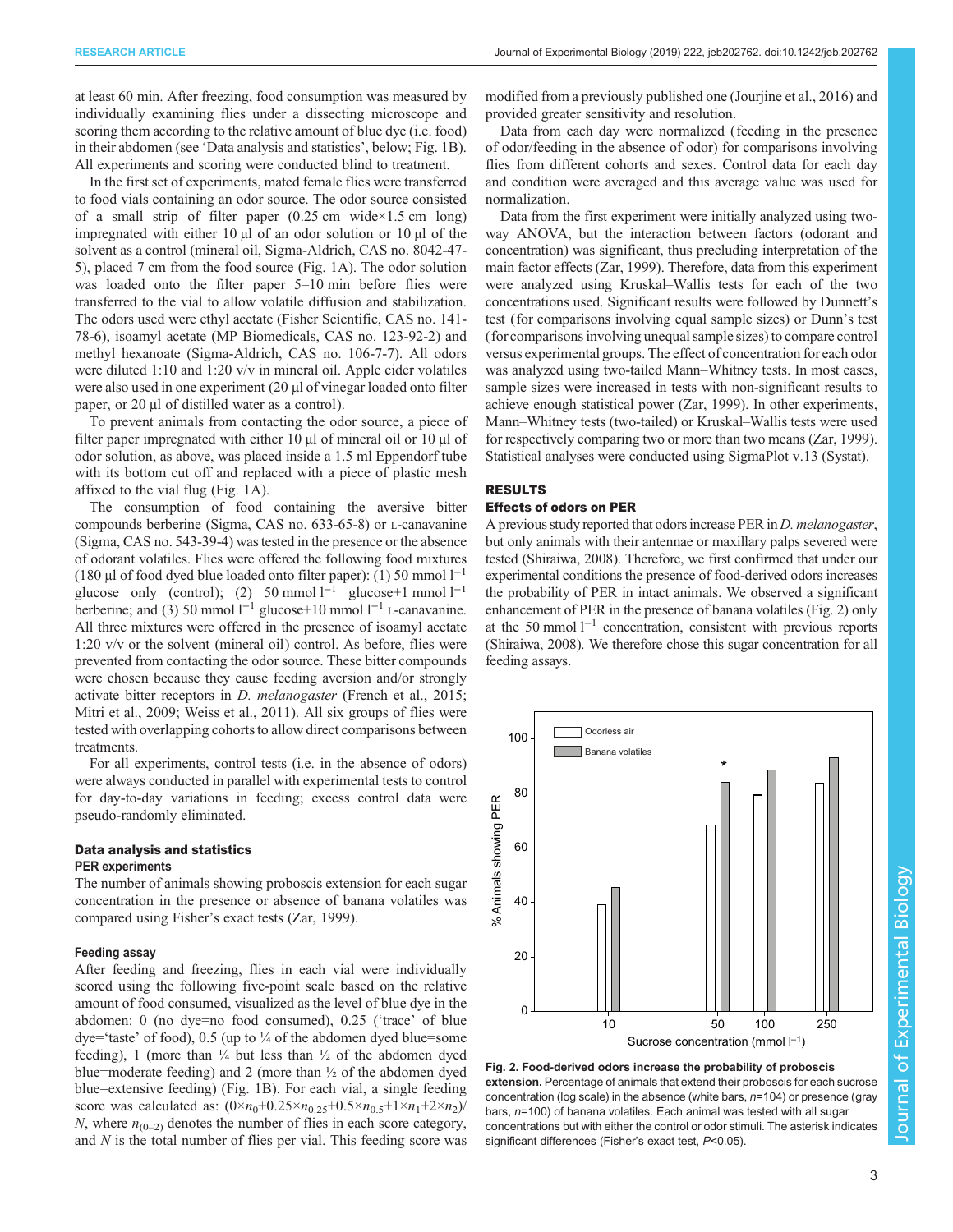## <span id="page-3-0"></span>Effects of odors and odor-derived volatiles on glucose consumption

In order to test whether odors increase food consumption, we selected compounds which are known attractants of D. melanogaster, are found within food sources and elicit strong responses from ORNs [\(Christiaens et al., 2014; de Bruyne et al., 2001](#page-7-0); [Faucher et al.,](#page-7-0) [2013](#page-7-0); [Hallem and Carlson, 2006](#page-8-0); [Pelz et al., 2006; Schubert et al.,](#page-8-0) [2014](#page-8-0); [Stensmyr et al., 2003](#page-8-0)). Overall, we found that flies ate more in the presence than in the absence of food-related odors, and that the enhancing effect of odors depended on both the identity of the odorant and its concentration (Fig. 3). Flies ate significantly more in the presence of ethyl acetate at the 1:10 v/v concentration, and in the presence of either isoamyl acetate or methyl hexanoate at the 1:20 v/v concentration (Fig. 3; Kruskal–Wallis tests followed by post hoc tests). Isoamyl acetate at 1:20 v/v had the largest effect on food consumption, with a median feeding score 2.4 times higher than that of control flies. Feeding scores were significantly affected by the concentration of both ethyl acetate and isoamyl acetate (Fig. 3;  $P<0.05$ , Mann–Whitney tests) but not by the concentration of methyl hexanoate  $(P>0.05)$ .

To test whether contact with the odor is required for increased consumption, we exposed flies to odor volatiles but prevented them from contacting the odor source. We used isoamyl acetate 1:20 v/v as this odorant/concentration produced the strongest effect (Fig. 3). Female flies ate significantly more in the presence than in the absence of isoamyl acetate [\(Fig. 4](#page-4-0)A; Mann–Whitney tests, P<0.05). In addition, the normalized feeding scores of flies that could contact the odor source (data from the previous experiment) were not different from those of flies that were not able to do so [\(Fig. 4B](#page-4-0); Mann– Whitney test,  $P > 0.05$ ). Thus, these results demonstrate that volatile (i.e. olfactory) cues are necessary and sufficient to enhance feeding, and that contact with the odor does not significantly contribute to this effect. Moreover, we found that volatile cues increased food consumption in a different strain of *D. melanogaster* ([Fig. 4C](#page-4-0)).

We also studied whether enhancement of feeding by volatiles is affected by other important variables such as sex, female mating status and odor complexity. As observed in mated females, mated males ate significantly more in the presence than in the absence of volatile cues ([Fig. 5](#page-5-0)A; Mann–Whitney tests,  $P<0.05$ ). Although males ate significantly more than females whether in the presence or absence of volatiles (Mann–Whitney tests,  $P<0.05$ ), their normalized feeding scores were not statistically different from each other ([Fig. 5B](#page-5-0); Mann–Whitney test,  $P > 0.05$ ), indicating that food-derived olfactory cues similarly enhance feeding in both sexes. Odor-derived volatiles also increased food consumption in virgin females. The median feeding scores of virgin females fed in the presence of isoamyl acetate volatiles were 1.5 times (at 1:10 v/v) and 1.3 times (at 1:20 v/v) higher than those of control flies ([Fig. 5](#page-5-0)C). This increase was statistically significant only at the  $1:10 \text{ v/v}$ concentration (Kruskal–Wallis test followed by Dunnett's test, P<0.05). Control (i.e. tested in the presence of mineral oil) mated and virgin females ate similar amounts of food (Mann–Whitney test,  $P>0.05$ ). In the presence of isoamyl acetate 1:20 v/v, their normalized feeding scores were not statistically different (Mann– Whitney test,  $P > 0.05$ ; [Fig. 5](#page-5-0)D). Mated females offered glucose in the presence of apple cider volatiles ate significantly more than control flies (Mann–Whitney test, P<0.05; [Fig. 4D](#page-4-0)), indicating that odorant mixtures enhanced feeding as well.

## Effect of volatiles on the consumption of aversive food mixtures

Under natural situations, animals are often confronted with stimuli of conflicting valence that predict opposite behavioral outcomes



Fig. 3. Food-derived volatiles enhance food consumption. Feeding scores of flies offered 50 mmol  $\Box$ <sup>1</sup> glucose in the presence or absence of ethyl acetate, isoamyl acetate and methyl hexanoate at 1:10 v/v and 1:20 v/v concentration. Boxplots indicate the median feeding score (horizontal line within the box) the 25th and 75th percentiles (lower and upper margins of the box), and the 10th and 90th percentiles (whiskers); circles show individual data points. Control flies  $(n=40)$  vials randomly divided into two groups) were offered food in the presence of the mineral oil solvent. Flies could contact the odor source (as shown in [Fig. 1](#page-1-0)A, left); all groups were tested with overlapping cohorts. Numbers in parentheses indicate the number of vials tested for each odor and concentration. Data for each odor concentration were analyzed using Kruskal–Wallis tests (d.f.=3); significant results were followed by Dunn's test, comparing each odor with the mineral oil control group (black asterisks; \*P<0.05, \*\*\*\*P<0.001). For each odor, the effect of concentration was analyzed using two-tailed Mann–Whitney tests (red horizontal lines and asterisks; \*P<0.05, \*\*\*\*P<0.001). All odors enhanced feeding above the control level at one or the other concentration used. Isoamyl acetate at 1:20 v/v had the strongest effect on feeding enhancement.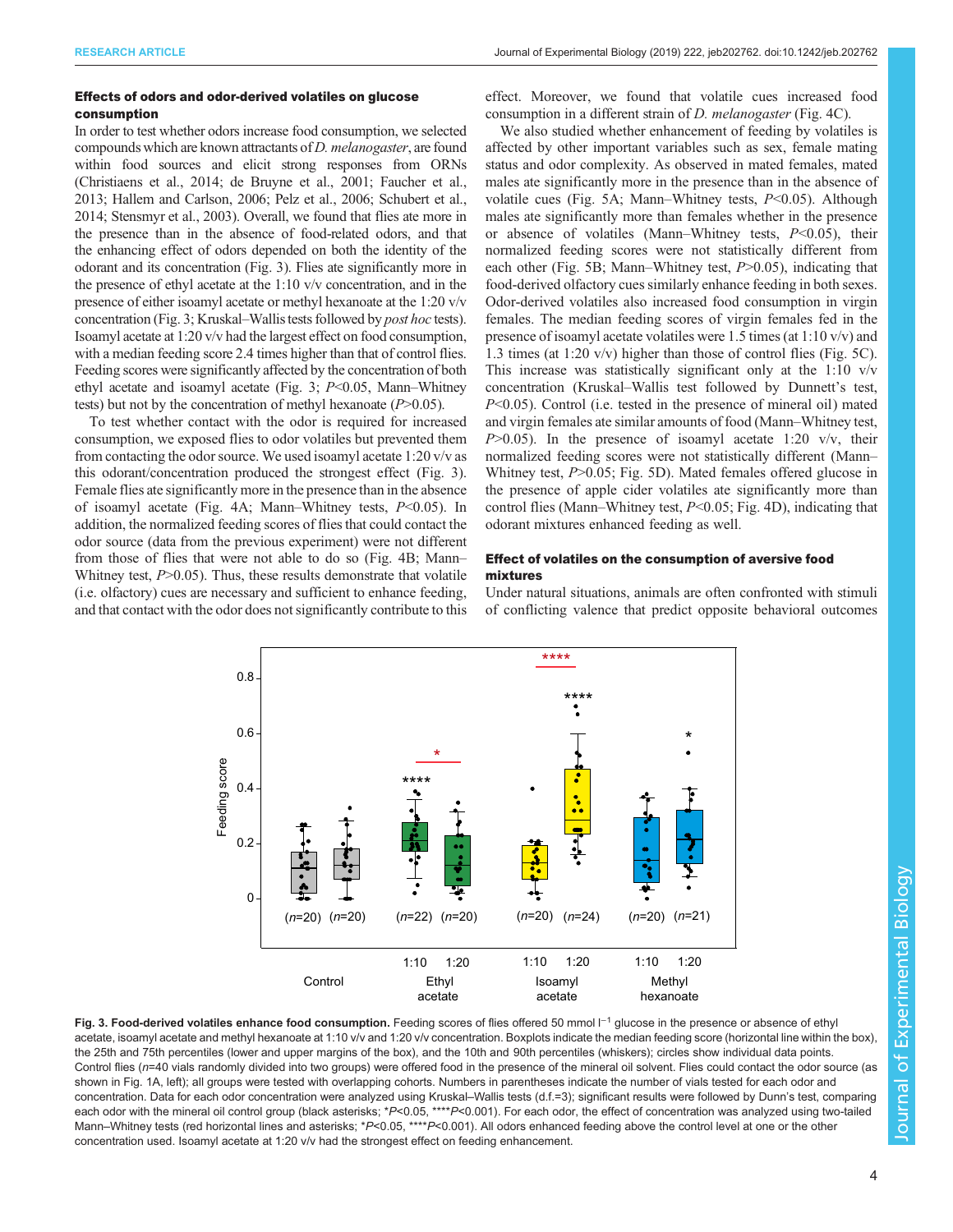<span id="page-4-0"></span>

Fig. 4. Contact with the odor source is not required to enhance food consumption. (A) Feeding score of mated Canton-S female flies offered 50 mmol l<sup>-1</sup> glucose in the presence or absence (control, mineral oil) of isoamyl acetate (IA) 1:20 v/v (loaded on filter paper); flies could smell but could not contact the odor source (as shown in [Fig. 1](#page-1-0)A, right). Differences were statistically significant (P<0.005, two-tailed Mann–Whitney test). (B) Relative feeding scores of Canton-S flies offered food in the presence of isoamyl acetate volatiles with (left) without (right) the ability to contact the odor cue. For each vial, the relative feeding score was calculated by dividing the feeding score in the presence of the odor by the average feeding score of control flies (two-tailed Mann–Whitney test, P>0.05). (C) Feeding scores of mated females from a different strain of D. melanogaster (14021-0231.199, abbreviated as 199) offered 50 mmol l<sup>-1</sup> glucose in the presence or absence of isoamyl acetate volatiles (\*P<0.05, two-tailed Mann–Whitney test). As with Canton-S flies, volatile cues were sufficient to enhance feeding. (D) Feeding scores of mated female Canton-S flies offered 50 mmol l<sup>-1</sup> glucose in the presence or absence of apple cider volatiles (40 µl loaded on filter paper or 40 µl of water). As with single odorants, complex odor mixtures can also enhance feeding. In all cases, boxplots indicate the median feeding score (horizontal line within the box), the 25th and 75th percentiles (lower and upper margins of the box), and the 10th and 90th percentiles (whiskers); circles show individual data points.

(e.g. [Klappenbach et al., 2017](#page-8-0); [Lewis et al., 2015\)](#page-8-0). In particular, natural food sources are mixtures that might contain substances which are not appetitive by themselves, including bitter compounds, such as alkaloids in nectar from some flowers ([Adler, 2000\)](#page-7-0) and glucosinolates in Brassica ([Cartea and Velasco, 2008](#page-7-0)). Thus, a plausible hypothesis is that odorants promote, to some extent, ingestion of such food mixtures. We tested this idea by investigating whether the presence of food-derived volatiles enhances feeding on food sources which are normally rejected or less accepted, such as sweet–bitter mixtures ([Chapman et al., 1991; French et al., 2015](#page-7-0); [Meunier et al., 2003](#page-8-0)). Mated females were offered 50 mmol l−<sup>1</sup> glucose alone, 50 mmol l−<sup>1</sup> glucose+1 mmol l−<sup>1</sup> berberine, or 50 mmol  $l^{-1}$  glucose+10 mmol  $l^{-1}$  L-canavanine, in the presence or absence of isoamyl acetate volatiles. These two bitter compounds were selected because they have different influences on GRN activity: berberine activates bitter GRNs and inhibits sugar GRNs,

whereas L-canavanine activates bitter GRNs but does not inhibit sugar GRNs [\(French et al., 2015;](#page-7-0) [Jeong et al., 2013](#page-8-0)). Food mixtures containing either bitter substance significantly reduced feeding [\(Fig. 6;](#page-6-0) P<0.05 in both cases, Kruskal–Wallis tests followed by Tukey tests).

In order to directly test the effect of volatiles on the consumption of food containing bitter compounds, we compared consumption of each food source in the presence or absence of the odor. As before, the presence of isoamyl acetate significantly increased consumption of glucose [\(Fig. 6](#page-6-0); Mann–Whitney test;  $P<0.05$ ): the median feeding score of flies in the presence of isoamyl acetate was 2.1 times higher than that of flies fed in the presence of the solvent control. The feeding enhancement effect of isoamyl acetate was even stronger when flies were offered food mixtures containing bitter substances. The presence of isoamyl acetate significantly increased the median consumption of food mixtures containing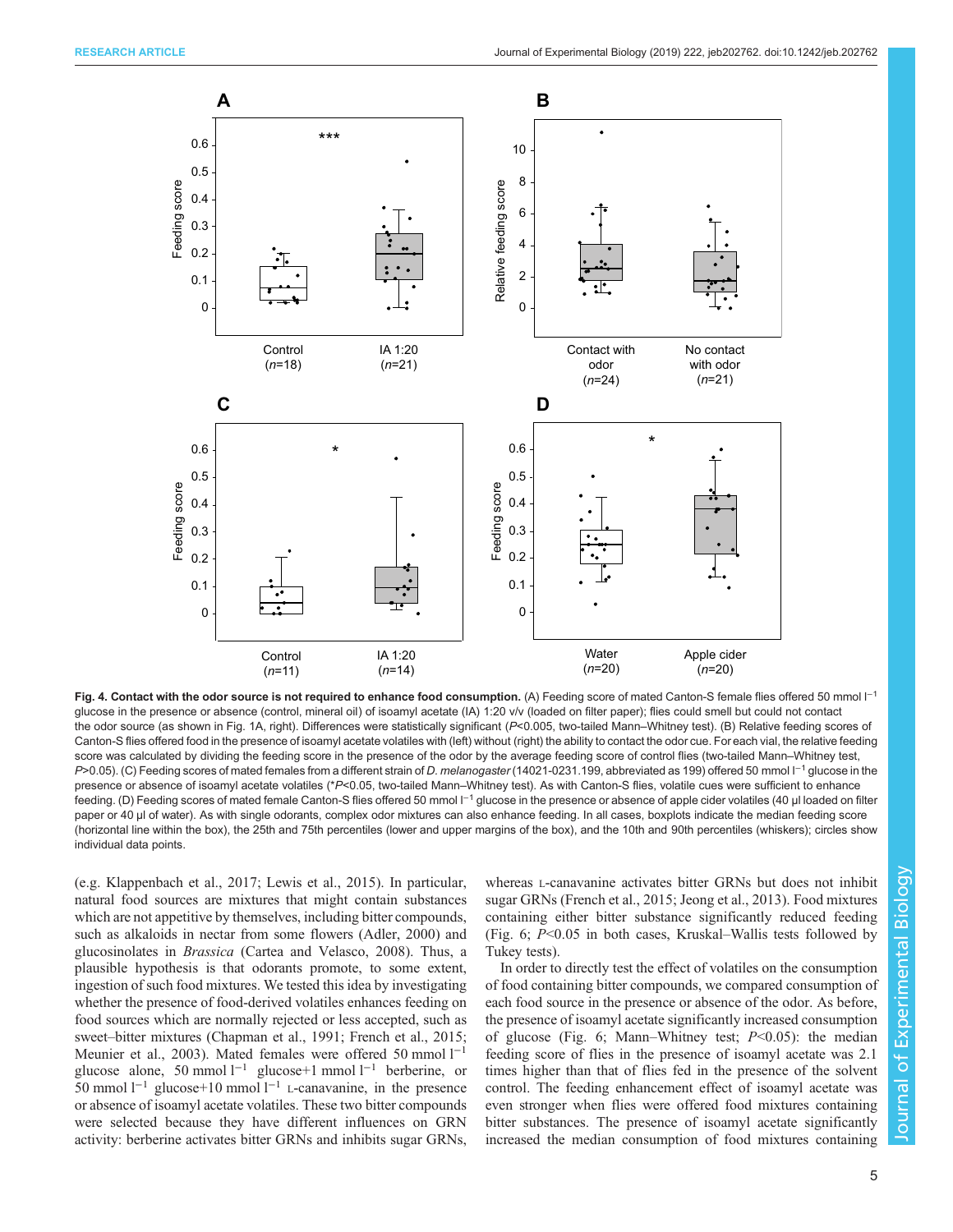<span id="page-5-0"></span>

Fig. 5. Odorant volatiles enhance feeding in mated males and virgin females. (A) Feeding scores of mated male flies offered 50 mmol  $1^{-1}$  glucose in the presence or absence (control, mineral oil) of isoamyl acetate (IA) volatiles (1:20 v/v loaded on filter paper) (\*\*\*P<0.005, two-tailed Mann–Whitney test). (B) Relative feeding scores of Canton-S female flies (from [Fig. 4A](#page-4-0)) and mated males (from A). For each vial, the relative feeding score was calculated by dividing the feeding score in the presence of the odor by the average feeding score of control flies (no odor) from the same cohort. Differences were not statistically significant (two-tailed Mann–Whitney test, P=0.08). (C) Odor volatiles enhanced feeding in virgin female flies at 1:10 v/v concentration (Kruskal–Wallis test followed by Dunnett's test, \*P<0.05). (D) Isoamyl acetate 1:20 v/v similarly enhance feeding in mated and virgin females (Mann–Whitney test, P>0.05). Only flies from the same cohort were included in this analysis. In all cases, boxplots indicate the median feeding score (A,C) or normalized feeding score (B,D) (horizontal line within the box), the 25th and 75th percentiles (lower and upper margins of the box), and the 10th and 90th percentiles (whiskers); circles show individual data points.

berberine or *L*-canavanine (3.1 and 5.5 times, respectively) [\(Fig. 6](#page-6-0); Mann–Whitney tests,  $P<0.05$  in both cases). Overall, these results show that odors increase food consumption, both for appetitive food and for food mixtures containing bitter compounds.

## **DISCUSSION**

We investigated the effect of attractive food-derived volatiles on food consumption in D. melanogaster. We found that the presence of foodderived volatiles increased ingestion in a concentration- and odorantdependent manner, and that contact with the odor source is not required to produce this enhancement. When flies were offered food mixtures containing bitter compounds, they consumed less, but such mixtures were more readily accepted in the presence of odorant volatiles. Overall, these results indicate that flies integrate diverse olfactory and gustatory cues to guide food consumption.

In flies, studies of taste and feeding have extensively used the PER as a measure of taste palatability and appetite. When contact chemosensilla of either the tarsi or the proboscis are stimulated with an appetitive stimulus such as a sugar solution, insects extend their proboscis in an attempt to eat [\(Dethier, 1976](#page-7-0)). Thus, PER assesses the behavioral response to gustatory stimuli in the absence of consumption. In blowflies, the PER threshold to sucrose decreased in the presence of an odor positively associated with a food reward [\(Nisimura et al., 2005\)](#page-8-0). Also, odors detected through the maxillary

palp increased the probability of PER in starved animals [\(Maeda](#page-8-0) [et al., 2014; Shiraiwa, 2008\)](#page-8-0).

First, we confirmed that complex food-derived volatiles increased the probability of PER in intact  $D$ . *melanogaster* [\(Fig. 2](#page-2-0)). We then directly tested whether food-derived odors increased food ingestion. All odorants tested enhanced feeding to different degrees, with isoamyl acetate having the strongest effect [\(Fig. 3\)](#page-3-0). This odorant is prominent in the headspace of banana and elicits strong responses from antennal ORNs [\(Hallem and Carlson, 2006](#page-8-0); [Schubert et al.,](#page-8-0) [2014\)](#page-8-0). For a given odorant, the enhancing effect depended on the concentration, e.g. isoamyl acetate and methyl-hexanoate significantly increased feeding only at the lowest concentration tested, while ethyl acetate increased feeding only at the highest concentration [\(Fig. 3\)](#page-3-0). This is in line with the fact that the same odorant or odor blend can trigger avoidance, indifference or attraction depending on the concentration [\(Semmelhack and](#page-8-0) [Wang, 2009](#page-8-0); [Stensmyr et al., 2003\)](#page-8-0). Collectively, these odorants strongly activate at least seven different olfactory receptors (ORs) expressed in the antenna (Or22a, Or85b, Or47a, Or42b, Or43b, Or10a and Or98a) and one OR (Or42a) expressed in the maxillary palps ([Galizia et al., 2010](#page-7-0); [Hallem and Carlson, 2006](#page-8-0); [Münch and](#page-8-0) [Galizia, 2016](#page-8-0); [Pelz et al., 2006](#page-8-0)). Our study does not allow us to infer which ORs mediate feeding enhancement, but two of the odorants tested (isoamyl acetate and methyl hexanoate) strongly activate both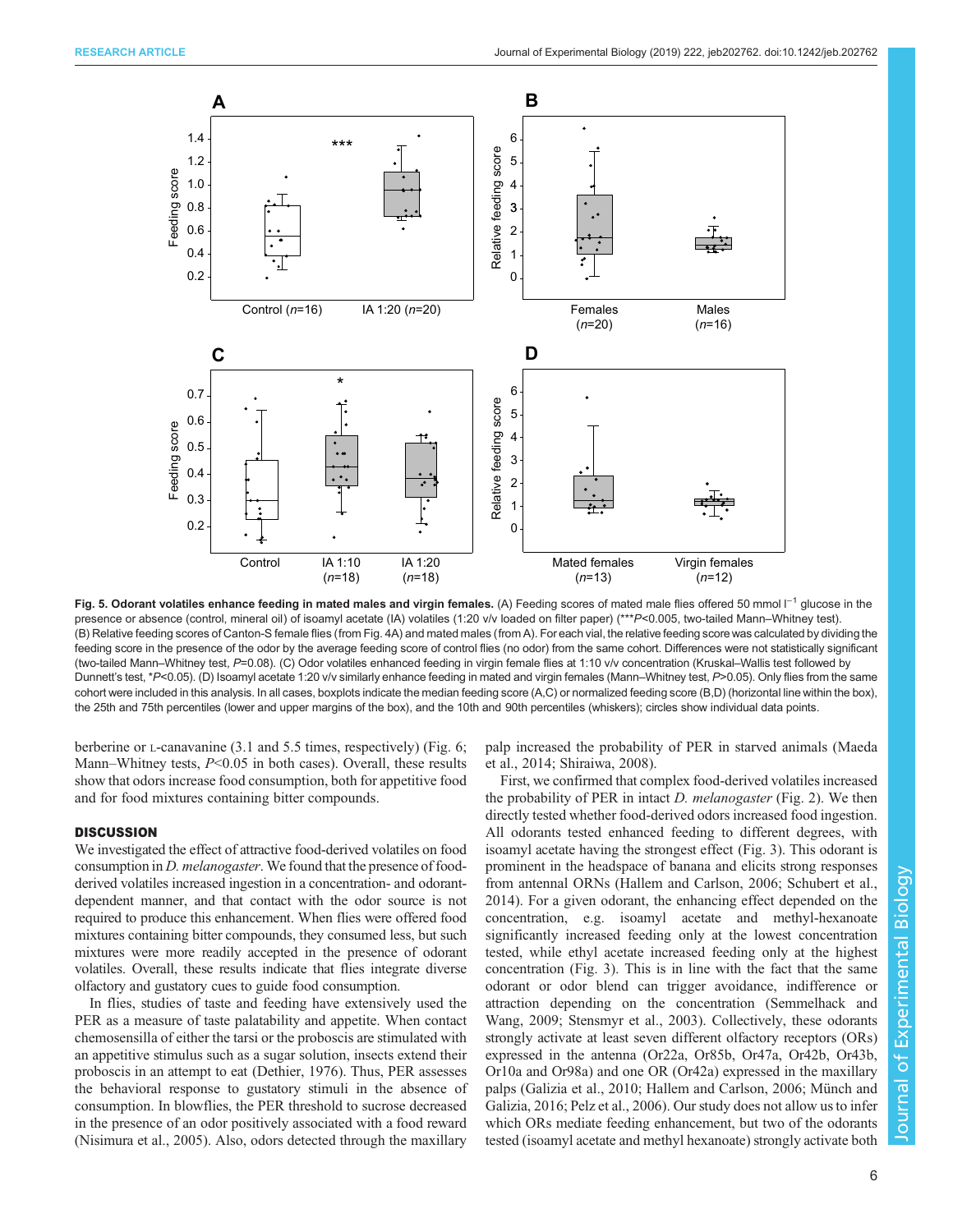<span id="page-6-0"></span>

Or22a and Or85b, which are expressed in the antennae ([Hallem and](#page-8-0) [Carlson, 2006](#page-8-0); [Münch and Galizia, 2016; Pelz et al., 2006](#page-8-0)). Or22a may be of particular significance, as this OR is activated by odorants released by the host fruit of *D. melanogaster* ([Mansourian et al.,](#page-8-0) [2018](#page-8-0)) and of its close relatives Drosophila sechellia ([Dekker et al.,](#page-7-0) [2006](#page-7-0)) and Drosophila erecta [\(Linz et al., 2013](#page-8-0)). These findings thus suggest that feeding enhancement may proceed through the antenna but do not preclude the possibility that odors enhance ingestion through the maxillary palps as well. Drosophila melanogaster maxillary palps are highly sensitive to behaviorally relevant odorants and can mediate short- and long-range attraction [\(Dweck et al.,](#page-7-0) [2016](#page-7-0)), and are involved in enhancing taste responses in this fly species ([Shiraiwa, 2008](#page-8-0)).

We further confirmed that the enhancing effect of odors in food consumption is purely olfactory. Animals ingested significantly more in the presence than in the absence of isoamyl acetate volatiles [\(Fig. 4](#page-4-0)A) and consumed similar relative amounts of food with or without contact with the odor source [\(Fig. 4](#page-4-0)B). Thus, these results demonstrate that olfactory input is necessary and sufficient to increase ingestion. Odorant volatiles also enhanced feeding in a different strain of D. melanogaster [\(Fig. 4](#page-4-0)C), indicating that this effect is a generalized characteristic of this, and possibly other, fruit fly species.

We found that volatiles from apple cider vinegar, a food source that is highly attractive to flies ([Becher et al., 2010;](#page-7-0) [Semmelhack and](#page-8-0) [Wang, 2009\)](#page-8-0), also enhanced ingestion [\(Fig. 4](#page-4-0)D). The headspace of apple cider vinegar contains a variety of carbonyls, esters and alcohols, including isoamyl acetate and ethyl acetate [\(Aurand et al.,](#page-7-0) [1966](#page-7-0)), both of which are sufficient in themselves to enhance food consumption [\(Figs 3](#page-3-0) and [4](#page-4-0)). Thus, it is possible that components of an odor mixture are exploited differentially during the processes of food searching, finding and feeding. A blend of key odorants is usually required for long-distance orientation towards a food source [\(Becher et al., 2010](#page-7-0); [Riffell et al., 2009\)](#page-8-0), although in a few cases single odorants maybe sufficient but much less effective [\(Becher](#page-7-0) [et al., 2010](#page-7-0); [Dweck et al., 2016\)](#page-7-0). Once insects are in the vicinity of the food source and contact an appetitive taste, single components within the odor mixture may be sufficient to enhance ingestion.

Certain odors and odorants, such as balsamic vinegar and ethyl acetate, induce stronger and longer olfactory responses in female Fig. 6. Odorant volatiles enhance feeding on food sources containing bitter compounds. Feeding scores of flies offered (1) 50 mmol l<sup>-1</sup> glucose, (2) 50 mmol l−<sup>1</sup> glucose+1 mmol l−<sup>1</sup> berberine, or (3) 50 mmol l−<sup>1</sup> glucose+10 mmol l−<sup>1</sup> L-canavanine in the absence (white boxes) or presence (gray boxes) of isoamyl acetate volatiles (1:20 v/v loaded on filter paper). All six groups of flies (n=20 vials in each group) were tested with overlapping cohorts. As shown before, volatiles enhanced feeding on appetitive (glucose only) food sources  $(P<0.05$ , twotailed Mann–Whitney test). Whether in the presence or absence of volatiles, food mixtures containing either bitter compound significantly reduced feeding (Kruskal–Wallis tests followed by Dunnett's test, black asterisks; \*\*\*\*P<0.001). However, isoamyl acetate volatiles significantly increased the feeding scores of flies fed food mixtures containing the bitter compounds (two-tailed Mann–Whitney tests, red horizontal lines with asterisks; \*\*\*P<0.005, \*\*\*\*P<0.001). Boxplots indicate the median feeding score (horizontal line within the box), the 25th and 75th percentiles (lower and upper margins of the box), and the 10th and 90th percentiles (whiskers); circles show individual data points.

than in male flies [\(Steck et al., 2012\)](#page-8-0). We found, however, that isoamyl acetate similarly modulates feeding in the two sexes [\(Fig. 5A](#page-5-0),B). This is not surprising, given that single odorants evoke activity in multiple ORs and antennal lobe glomeruli ([de Bruyne](#page-7-0) [et al., 2001](#page-7-0); [Hallem and Carlson, 2006](#page-8-0); [Hallem et al., 2004; Wang](#page-8-0) [et al., 2003](#page-8-0)). Isoamyl acetate also enhanced feeding in virgin females but at a higher concentration than in mated females [\(Fig. 5C](#page-5-0)). A possible explanation for this difference is that virgin females may be less sensitive to isoamyl acetate than mated females, although considerable variation exists regarding the odor context and biological significance of the odorants ([Gadenne et al., 2016\)](#page-7-0). Wind tunnel experiments in *D. melanogaster* showed similar levels of attraction to vinegar volatiles in males and females [\(Becher et al.,](#page-7-0) [2010\)](#page-7-0), a complex mixture that includes isoamyl acetate.

Taste cues evoke stereotypical attractive or aversive behavioral responses, albeit these responses can be modified by the behavioral context and the insect's internal state. For instance, starved flies accept foods containing bitter compounds, a change that results from sensitization to sweet substances and desensitization to bitter compounds ([Inagaki et al., 2014](#page-8-0); [LeDue et al., 2016; Meunier et al.,](#page-8-0) [2003\)](#page-8-0). Moreover, under natural situations, food sources may be composed of multimodal sensory stimuli of conflicting valence. We thus tested whether appetitive food-derived odorants enhance ingestion of food sources which are normally rejected or less accepted, such as sweet–bitter mixtures [\(Chapman et al., 1991](#page-7-0); [French et al., 2015;](#page-7-0) [Meunier et al., 2003\)](#page-8-0). As expected, addition of a bitter compound to an appetitive sweet stimulus strongly reduced feeding (Fig. 6, white bars). However, we found that the presence of attractive volatiles (isoamyl acetate) significantly increased consumption of these food mixtures (Fig. 6, gray bars). This enhancing effect was observed when mixtures included either of two different classes of bitter compounds, the alkaloid berberine or the legume amino acid L-canavanine. These two bitter compounds differ in their mechanism of feeding suppression, with L-canavanine activating bitter-sensitive cells and berberine shutting down taste responses in sugar-sensitive cells [\(French et al., 2015](#page-7-0); [Jeong et al.,](#page-8-0) [2013\)](#page-8-0). Although it remains to be investigated, these results, along with previous evidence (see discussion below), suggest that processing of such conflicting information, e.g. an aversive taste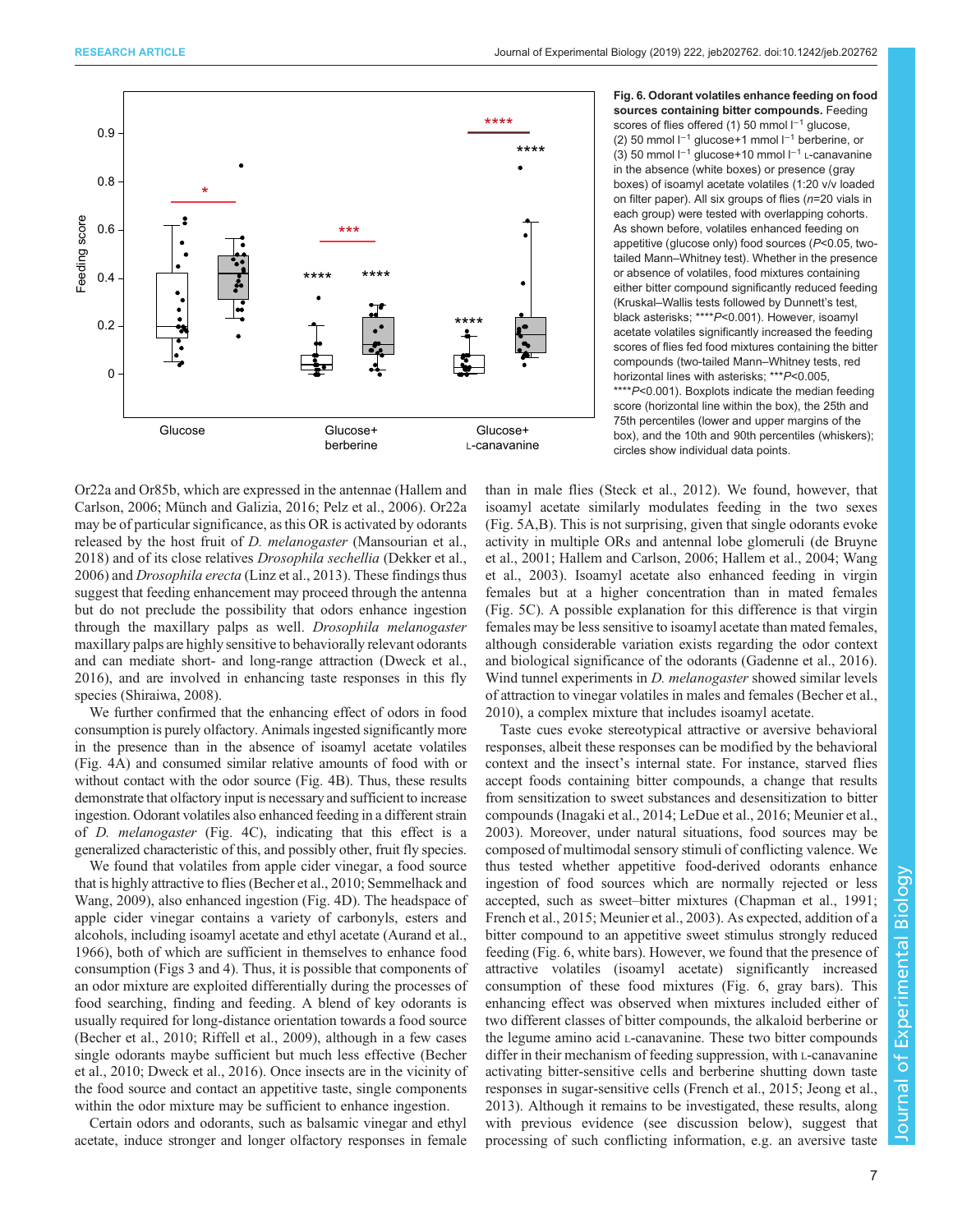<span id="page-7-0"></span>cue and an appetitive odor stimulus, likely occurs in higher order brain centers.

Overall, our results show that food-derived odorants enhance food ingestion, although it remains to be investigated whether other meaningful odors increase consumption as well. What are the neural mechanisms underlying this effect? Importantly, the finding that odors increase the probability of proboscis extension in flies with intact olfactory organs indicates that the enhancement effect of odors on food consumption is independent of odor-evoked increases in locomotion activity [\(Jung et al., 2015\)](#page-8-0). In blowflies, neuroanatomical evidence suggests that integration of taste and palp-mediated olfactory cues might take place in the subesophageal ganglion, as the terminals of some palp ORNs overlaps with those of GRNs in this region ([Maeda et al., 2014\)](#page-8-0). It is possible, however, that odors increase feeding through neural circuits in higher brain areas in D. melanogaster. The lateral horn of the protocerebrum and the mushroom bodies are two good candidates, as these regions receive input from antennal lobe olfactory projection neurons [\(Marin et al., 2002;](#page-8-0) [Wong et al., 2002\)](#page-9-0). Furthermore, two classes of second-order taste projection neurons project to the superior lateral protocerebrum [\(Kim et al., 2017](#page-8-0)), an area that provides inputs and outputs to the mushroom bodies ([Ito et al., 1998\)](#page-8-0), in close proximity to olfactory projection neurons in the lateral horn. The lateral horn of the protocerebrum is thought to mediate innate, stereotypical olfactory-driven behaviors, while the mushroom bodies are typically regarded as learning and memory centers [\(Heimbeck et al., 2001](#page-8-0); [Jefferis et al., 2007\)](#page-8-0). The mushroom bodies have been extensively implicated in olfactory learning (Davis, 2005; de Belle and Heisenberg, 1994) but are also necessary for learned taste behaviors [\(Kirkhart and Scott, 2015; Masek and](#page-8-0) [Keene, 2016](#page-8-0)); they are also involved in other complex functions including sensory integration (Balkenius and Balkenius, 2016; Farris, 2008; [Yagi et al., 2016\)](#page-9-0) and context recognition (e.g. Bräcker et al., 2013). Thus, a plausible hypothesis is that food odors enhance feeding through local circuits within these higher order brain regions. The mushroom bodies may also be involved in the simultaneous evaluation of aversive taste and attractive odor cues in the feeding context, as previous studies have shown that specific local circuits within these brain structures are required to integrate information about olfactory appetitive and aversive sources (Bräcker et al., 2013; [Lewis et al., 2015\)](#page-8-0). In sum, our results demonstrate that food-derived odorants can enhance consumption of appetitive substances in D. melanogaster, and this, along with the powerful genetic techniques available in this fly species, offers an excellent opportunity for studying the neural mechanism(s) underlying multisensory integration in the context of feeding.

#### Acknowledgements

We thank members of the Scott laboratory for useful comments on the manuscript, and Dr Claudio Lazzari for useful discussions. We are grateful to two anonymous reviewers whose comments and suggestions greatly improved this manuscript.

## Competing interests

The authors declare no competing or financial interests.

#### Author contributions

Conceptualization: C.E.R.; Methodology: C.E.R.; Formal analysis: C.E.R.; Investigation: C.E.R.; Resources: K.S.; Writing - original draft: C.E.R.; Writing review & editing: C.E.R., K.S.; Supervision: K.S.

#### Funding

This research was supported by a National Institutes of Health NIDDK award DK 098747 to K.S. Deposited in PMC for release after 12 months.

#### References

- Adler, L. S. [\(2000\). The ecological significance of toxic nectar.](https://doi.org/10.1034/j.1600-0706.2000.910301.x) Oikos 91, 409-420. [doi:10.1034/j.1600-0706.2000.910301.x](https://doi.org/10.1034/j.1600-0706.2000.910301.x)
- [Aurand, L. W., Singleton, J. A., Bell, T. A. and Etchells, J. L.](https://doi.org/10.1111/j.1365-2621.1966.tb00474.x) (1966). Volatile [components in the vapors of natural and distilled vinegars.](https://doi.org/10.1111/j.1365-2621.1966.tb00474.x) J. Food Sci. 31, [172-177. doi:10.1111/j.1365-2621.1966.tb00474.x](https://doi.org/10.1111/j.1365-2621.1966.tb00474.x)
- Balkenius, A. and Balkenius, C. [\(2016\). Multimodal interaction in the insect brain.](https://doi.org/10.1186/s12868-016-0258-7) BMC Neurosci. 17[, 29. doi:10.1186/s12868-016-0258-7](https://doi.org/10.1186/s12868-016-0258-7)
- [Becher, P. G., Bengtsson, M., Hansson, B. S. and Witzgall, P.](https://doi.org/10.1007/s10886-010-9794-2) (2010). Flying the [fly: long-range flight behavior of](https://doi.org/10.1007/s10886-010-9794-2) Drosophila melanogaster to attractive odors. J. Chem. Ecol. 36[, 599-607. doi:10.1007/s10886-010-9794-2](https://doi.org/10.1007/s10886-010-9794-2)
- Bitterman, M. E., Menzel, R., Fietz, A. and Schäfer, S. (1983). Classical [conditioning of proboscis extension in honeybees \(](https://doi.org/10.1037/0735-7036.97.2.107)Apis mellifera). J. Comp. Psychol. 97[, 107-119. doi:10.1037/0735-7036.97.2.107](https://doi.org/10.1037/0735-7036.97.2.107)
- Brä[cker, L. B., Siju, K. P., Varela, N., Aso, Y., Zhang, M., Hein, I., Vasconcelos,](https://doi.org/10.1016/j.cub.2013.05.029) M. L. and Grunwald Kadow, I. C. [\(2013\). Essential role of the mushroom body in](https://doi.org/10.1016/j.cub.2013.05.029) context-dependent CO<sub>2</sub> avoidance in Drosophila. Curr. Biol. 23[, 1228-1234.](https://doi.org/10.1016/j.cub.2013.05.029) [doi:10.1016/j.cub.2013.05.029](https://doi.org/10.1016/j.cub.2013.05.029)
- [Cameron, P., Hiroi, M., Ngai, J. and Scott, K.](https://doi.org/10.1038/nature09011) (2010). The molecular basis for water taste in Drosophila. Nature 465[, 91-95. doi:10.1038/nature09011](https://doi.org/10.1038/nature09011)
- Cardé, R. T. and Willis, M. A. [\(2008\). Navigational strategies used by insects to find](https://doi.org/10.1007/s10886-008-9484-5) [distant, wind-borne sources of odor.](https://doi.org/10.1007/s10886-008-9484-5) J. Chem. Ecol. 34, 854-866. doi:10.1007/ [s10886-008-9484-5](https://doi.org/10.1007/s10886-008-9484-5)
- Cartea, M. E. and Velasco, P. [\(2008\). Glucosinolates in Brassica foods:](https://doi.org/10.1007/s11101-007-9072-2) [bioavailability in food and significance for human health.](https://doi.org/10.1007/s11101-007-9072-2) Phytochem. Rev. 7, [213-229. doi:10.1007/s11101-007-9072-2](https://doi.org/10.1007/s11101-007-9072-2)
- Chabaud, M.-A., Devaud, J.-M., Pham-Delègue, M.-H., Preat, T. and Kaiser, L. [\(2006\). Olfactory conditioning of proboscis activity in](https://doi.org/10.1007/s00359-006-0160-3) Drosophila melanogaster. J. Comp. Physiol. A 192[, 1335-1348. doi:10.1007/s00359-006-0160-3](https://doi.org/10.1007/s00359-006-0160-3)
- Chapman, R. F. (1998). The Insects: Structure and Function. Cambridge University Press.
- Chapman, R. F. [\(2003\). Contact chemoreception in feeding by phytophagous](https://doi.org/10.1146/annurev.ento.48.091801.112629) insects. Annu. Rev. Entomol. 48[, 455-484. doi:10.1146/annurev.ento.48.091801.](https://doi.org/10.1146/annurev.ento.48.091801.112629) [112629](https://doi.org/10.1146/annurev.ento.48.091801.112629)
- Chapman, R. F., Ascoli-Christensen, A. and White, P. R. (1991). Sensory coding for feeding deterrence in the grasshopper Schistocerca americana. J. Exp. Biol. 158, 241-259.
- [Christiaens, J. F., Franco, L. M., Cools, T. L., De Meester, L., Michiels, J.,](https://doi.org/10.1016/j.celrep.2014.09.009) [Wenseleers, T., Hassan, B. A., Yaksi, E. and Verstrepen, K. J.](https://doi.org/10.1016/j.celrep.2014.09.009) (2014). The [fungal aroma gene ATF1 promotes dispersal of yeast cells through insect vectors.](https://doi.org/10.1016/j.celrep.2014.09.009) Cell Rep. 9[, 425-432. doi:10.1016/j.celrep.2014.09.009](https://doi.org/10.1016/j.celrep.2014.09.009)
- Daly, K. C. and Smith, B. H. (2000). Associative olfactory learning in the moth Manduca sexta. J. Exp. Biol. 203, 2025-2038.
- Davis, R. L. [\(2005\). Olfactory memory formation in](https://doi.org/10.1146/annurev.neuro.28.061604.135651) Drosophila: from molecular to systems neuroscience. Annu. Rev. Neurosci. 28[, 275-302. doi:10.1146/annurev.](https://doi.org/10.1146/annurev.neuro.28.061604.135651) [neuro.28.061604.135651](https://doi.org/10.1146/annurev.neuro.28.061604.135651)
- de Belle, J. and Heisenberg, M. [\(1994\). Associative odor learning in](https://doi.org/10.1126/science.8303280) Drosophila [abolished by chemical ablation of mushroom bodies.](https://doi.org/10.1126/science.8303280) Science 263, 692-695. [doi:10.1126/science.8303280](https://doi.org/10.1126/science.8303280)
- [de Bruyne, M., Clyne, P. J. and Carlson, J. R.](https://doi.org/10.1523/JNEUROSCI.19-11-04520.1999) (1999). Odor coding in a model olfactory organ: the Drosophila maxillary palp. J. Neurosci. 19[, 4520-4532. doi:10.](https://doi.org/10.1523/JNEUROSCI.19-11-04520.1999) [1523/JNEUROSCI.19-11-04520.1999](https://doi.org/10.1523/JNEUROSCI.19-11-04520.1999)
- [de Bruyne, M., Foster, K. and Carlson, J. R.](https://doi.org/10.1016/S0896-6273(01)00289-6) (2001). Odor coding in the Drosophila antenna. Neuron 30[, 537-552. doi:10.1016/S0896-6273\(01\)00289-6](https://doi.org/10.1016/S0896-6273(01)00289-6)
- [Dekker, T., Ibba, I., Siju, K. P., Stensmyr, M. C. and Hansson, B. S.](https://doi.org/10.1016/j.cub.2005.11.075) (2006). [Olfactory shifts parallel superspecialism for toxic fruit in](https://doi.org/10.1016/j.cub.2005.11.075) Drosophila melanogaster sibling, D. sechellia. Curr. Biol. 16[, 101-109. doi:10.1016/j.cub.2005.11.075](https://doi.org/10.1016/j.cub.2005.11.075)
- Dethier, V. G. (1976). The Hungry Fly: A Physiological Study of the Behavior Associated with Feeding. Harvard University Press.
- [Dweck, H. K. M., Ebrahim, S. A. M., Khallaf, M. A., Koenig, C., Farhan, A.,](https://doi.org/10.7554/eLife.14925) Stieber, R., Weißflog, J., Svatoš[, A., Grosse-Wilde, E., Knaden, M. et al.](https://doi.org/10.7554/eLife.14925) [\(2016\). Olfactory channels associated with the](https://doi.org/10.7554/eLife.14925) Drosophila maxillary palp mediate short- and long-range attraction. eLife 5[, e14925. doi:10.7554/eLife.14925](https://doi.org/10.7554/eLife.14925)
- [Falk, R., Bleiser-Avivi, N. Atidia, J.](https://doi.org/10.1002/jmor.1051500206) (1976). Labellar taste organs of Drosophila melanogaster. J. Morphol. 150[, 327-341. doi:10.1002/jmor.1051500206](https://doi.org/10.1002/jmor.1051500206)
- Farris, S. M. [\(2008\). Tritocerebral tract input to the insect mushroom bodies.](https://doi.org/10.1016/j.asd.2008.05.005) Arthropod. Struct. Dev. 37[, 492-503. doi:10.1016/j.asd.2008.05.005](https://doi.org/10.1016/j.asd.2008.05.005)
- [Faucher, C. P., Hilker, M. and de Bruyne, M.](https://doi.org/10.1371/journal.pone.0056361) (2013). Interactions of carbon dioxide and food odours in Drosophila[: olfactory hedonics and sensory neuron properties.](https://doi.org/10.1371/journal.pone.0056361) PLoS ONE 8[, e56361. doi:10.1371/journal.pone.0056361](https://doi.org/10.1371/journal.pone.0056361)
- [French, A. S., Sellier, M.-J., Ali Agha, M., Guigue, A., Chabaud, M.-A., Reeb,](https://doi.org/10.1523/JNEUROSCI.1312-14.2015) [P. D., Mitra, A., Grau, Y., Soustelle, L. and Marion-Poll, F.](https://doi.org/10.1523/JNEUROSCI.1312-14.2015) (2015). Dual [mechanism for bitter avoidance in](https://doi.org/10.1523/JNEUROSCI.1312-14.2015) Drosophila. J. Neurosci. 35, 3990-4004. doi:10. [1523/JNEUROSCI.1312-14.2015](https://doi.org/10.1523/JNEUROSCI.1312-14.2015)
- [Gadenne, C., Barrozo, R. B. and Anton, S.](https://doi.org/10.1146/annurev-ento-010715-023523) (2016). Plasticity in insect olfaction: to smell or not to smell? Annu. Rev. Entomol. 61[, 317-333. doi:10.1146/annurev](https://doi.org/10.1146/annurev-ento-010715-023523)[ento-010715-023523](https://doi.org/10.1146/annurev-ento-010715-023523)
- Galizia, C. G., Mü[nch, D., Strauch, M., Nissler, A. and Ma, S.](https://doi.org/10.1093/chemse/bjq042) (2010). Integrating [heterogeneous odor response data into a common response model: a DoOR to](https://doi.org/10.1093/chemse/bjq042) the complete olfactome. Chem. Senses 35[, 551-563. doi:10.1093/chemse/bjq042](https://doi.org/10.1093/chemse/bjq042)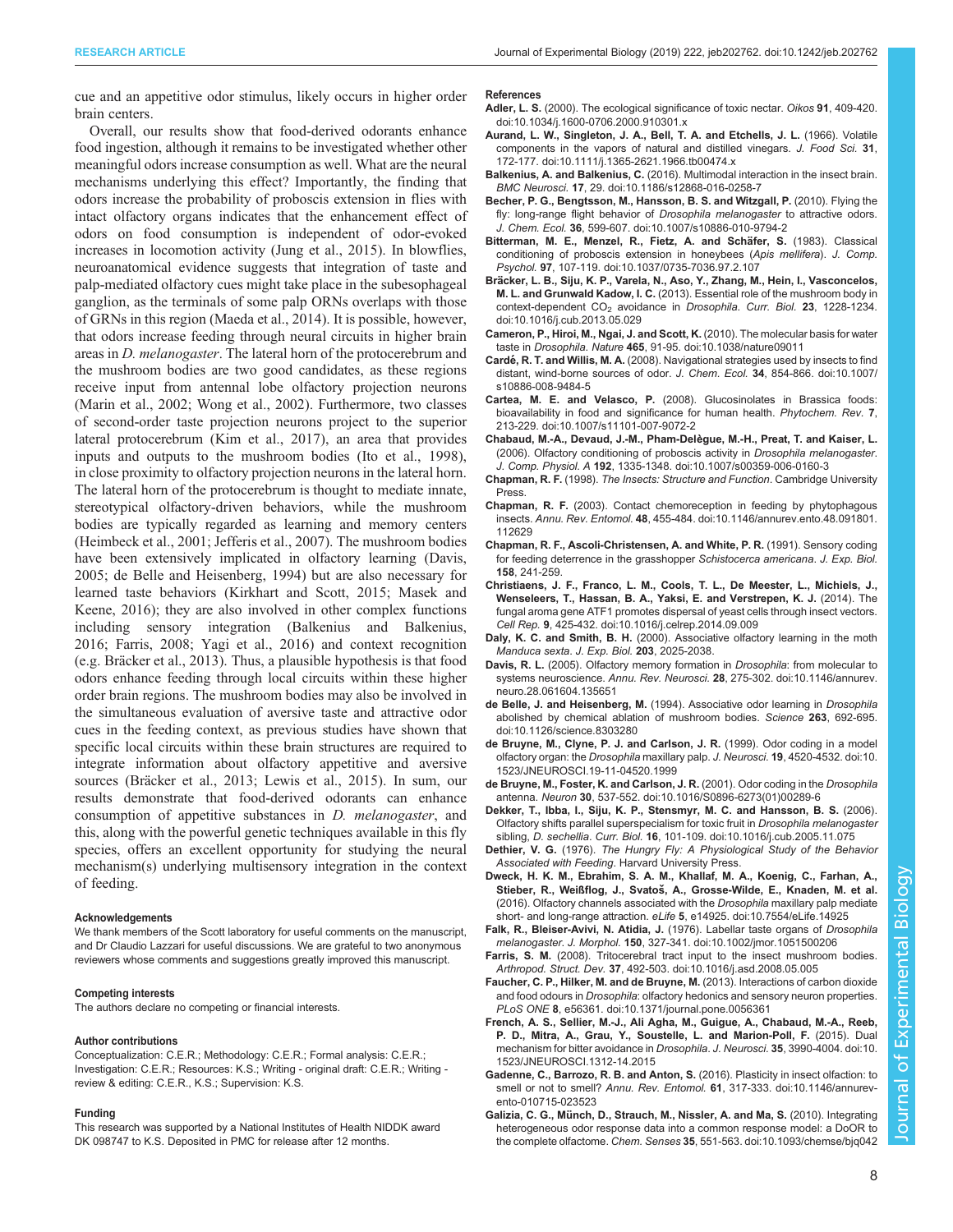- <span id="page-8-0"></span>Giurfa, M. and Sandoz, J.-C. [\(2012\). Invertebrate learning and memory: fifty years](https://doi.org/10.1101/lm.024711.111) [of olfactory conditioning of the proboscis extension response in honeybees.](https://doi.org/10.1101/lm.024711.111) Learn. Memory 19[, 54-66. doi:10.1101/lm.024711.111](https://doi.org/10.1101/lm.024711.111)
- Glendinning, J. I. [\(2002\). How do herbivorous insects cope with noxious secondary](https://doi.org/10.1046/j.1570-7458.2002.00986.x) [plant compounds in their diet?](https://doi.org/10.1046/j.1570-7458.2002.00986.x) Entomol. Exp. Appl. 104, 15-25. doi:10.1046/j. [1570-7458.2002.00986.x](https://doi.org/10.1046/j.1570-7458.2002.00986.x)
- [Gordon, M. D. and Scott, K.](https://doi.org/10.1016/j.neuron.2008.12.033) (2009). Motor control in a Drosophila taste circuit. Neuron 61[, 373-384. doi:10.1016/j.neuron.2008.12.033](https://doi.org/10.1016/j.neuron.2008.12.033)
- Guerenstein, P. G. and Lazzari, C. R. (2010). The role of olfaction in host seeking of triatomine bugs. In Ecology and Control of Vector-Borne Diseases Vol. 2: Olfaction in Vector-Host Interactions (ed. T. Knols), pp. 309-325. Wageningen Academic.
- Hallem, E. A. and Carlson, J. R. [\(2006\). Coding of odors by a receptor repertoire.](https://doi.org/10.1016/j.cell.2006.01.050) Cell 125[, 143-160. doi:10.1016/j.cell.2006.01.050](https://doi.org/10.1016/j.cell.2006.01.050)
- [Hallem, E. A., Ho, M. G. and Carlson, J. R.](https://doi.org/10.1016/j.cell.2004.05.012) (2004). The molecular basis of odor coding in the Drosophila antenna. Cell 117[, 965-979. doi:10.1016/j.cell.2004.05.](https://doi.org/10.1016/j.cell.2004.05.012) [012](https://doi.org/10.1016/j.cell.2004.05.012)
- [Hallem, E. A., Dahanukar, A. and Carlson, J. R.](https://doi.org/10.1146/annurev.ento.51.051705.113646) (2006). Insect odor and taste receptors. Annu. Rev. Entomol. 51[, 113-135. doi:10.1146/annurev.ento.51.](https://doi.org/10.1146/annurev.ento.51.051705.113646) [051705.113646](https://doi.org/10.1146/annurev.ento.51.051705.113646)
- Hansson, B. S. [\(1995\). Olfaction in Lepidoptera.](https://doi.org/10.1007/BF01946910) Experientia 51, 1003-1027. doi:10. [1007/BF01946910](https://doi.org/10.1007/BF01946910)
- [Hansson, B. L. S., Larsson, M. C. and Leal, W. S.](https://doi.org/10.1046/j.1365-3032.1999.00121.x) (1999). Green leaf volatile[detecting olfactory receptor neurons display very high sensitivity and specificity in](https://doi.org/10.1046/j.1365-3032.1999.00121.x) a scarab beetle. Physiol. Entomol. 24[, 121-126. doi:10.1046/j.1365-3032.1999.](https://doi.org/10.1046/j.1365-3032.1999.00121.x) [00121.x](https://doi.org/10.1046/j.1365-3032.1999.00121.x)
- [Heimbeck, G., Bugnon, V., Gendre, N., Keller, A. and Stocker, R. F.](https://doi.org/10.1073/pnas.011314898) (2001). [A central neural circuit for experience-independent olfactory and courtship](https://doi.org/10.1073/pnas.011314898) behavior in Drosophila melanogaster. [Proc. Natl. Acad. Sci. USA](https://doi.org/10.1073/pnas.011314898) 98, [15336-15341. doi:10.1073/pnas.011314898](https://doi.org/10.1073/pnas.011314898)
- Hillier, N. K. and Vickers, N. J. [\(2007\). Physiology and antennal lobe projections of](https://doi.org/10.1007/s00359-007-0220-3) [olfactory receptor neurons from sexually isomorphic sensilla on male](https://doi.org/10.1007/s00359-007-0220-3) Heliothis virescens. J. Comp. Physiol. A 193[, 649-663. doi:10.1007/s00359-007-0220-3](https://doi.org/10.1007/s00359-007-0220-3)
- [Inagaki, H. K., Panse, K. M. and Anderson, D. J.](https://doi.org/10.1016/j.neuron.2014.09.032) (2014). Independent, reciprocal [neuromodulatory control of sweet and bitter taste sensitivity during starvation in](https://doi.org/10.1016/j.neuron.2014.09.032) Drosophila. Neuron 84[, 806-820. doi:10.1016/j.neuron.2014.09.032](https://doi.org/10.1016/j.neuron.2014.09.032)
- Ito, K., Suzuki, K., Estes, P., Ramaswami, M., Yamamoto, D. and Strausfeld, N. J. (1998). The organization of extrinsic neurons and their implications in the functional roles of the mushroom bodies in Drosophila melanogaster Meigen. Learn. Memory 5, 52-77.
- [Jefferis, G. S. X. E., Potter, C. J., Chan, A. M., Marin, E. C., Rohlfing, T., Maurer,](https://doi.org/10.1016/j.cell.2007.01.040) C. R., , Jr and Luo, L. [\(2007\). Comprehensive maps of](https://doi.org/10.1016/j.cell.2007.01.040) Drosophila higher olfactory [centers: spatially segregated fruit and pheromone representation.](https://doi.org/10.1016/j.cell.2007.01.040) Cell 128, [1187-1203. doi:10.1016/j.cell.2007.01.040](https://doi.org/10.1016/j.cell.2007.01.040)
- [Jeong, Y. T., Shim, J., Oh, S. R., Yoon, H. I., Kim, C. H., Moon, S. J. and Montell,](https://doi.org/10.1016/j.neuron.2013.06.025) C. [\(2013\). An odorant-binding protein required for suppression of sweet taste by](https://doi.org/10.1016/j.neuron.2013.06.025) bitter chemicals. Neuron 79[, 725-737. doi:10.1016/j.neuron.2013.06.025](https://doi.org/10.1016/j.neuron.2013.06.025)
- [Jourjine, N., Mullaney, B. C., Mann, K. and Scott, K.](https://doi.org/10.1016/j.cell.2016.06.046) (2016). Coupled sensing of [hunger and thirst signals balances sugar and water consumption.](https://doi.org/10.1016/j.cell.2016.06.046) Cell 166, [855-866. doi:10.1016/j.cell.2016.06.046](https://doi.org/10.1016/j.cell.2016.06.046)
- [Jung, S.-H., Hueston, C. and Bhandawat, V.](https://doi.org/10.7554/eLife.11092) (2015). Odor-identity dependent [motor programs underlie behavioral responses to odors.](https://doi.org/10.7554/eLife.11092) eLife 4, e11092. doi:10. [7554/eLife.11092](https://doi.org/10.7554/eLife.11092)
- Kim, Y.-C., Lee, H.-G. and Han, K.-A. [\(2007\). Classical reward conditioning in](https://doi.org/10.1111/j.1601-183X.2006.00241.x) Drosophila melanogaster. Genes Brain Behav. 6[, 201-207. doi:10.1111/j.1601-](https://doi.org/10.1111/j.1601-183X.2006.00241.x) [183X.2006.00241.x](https://doi.org/10.1111/j.1601-183X.2006.00241.x)
- Kim, H., Kirkhart, C. and Scott, K. [\(2017\). Long-range projection neurons in the](https://doi.org/10.7554/eLife.23386) taste circuit of Drosophila. eLife 6[, e23386. doi:10.7554/eLife.23386](https://doi.org/10.7554/eLife.23386)
- Kirkhart, C. and Scott, K. [\(2015\). Gustatory learning and processing in the](https://doi.org/10.1523/JNEUROSCI.3930-14.2015) Drosophila mushroom bodies. J. Neurosci. 35[, 5950-5958. doi:10.1523/](https://doi.org/10.1523/JNEUROSCI.3930-14.2015) [JNEUROSCI.3930-14.2015](https://doi.org/10.1523/JNEUROSCI.3930-14.2015)
- [Klappenbach, M., Nally, A. and Locatelli, F. F.](https://doi.org/10.1073/pnas.1701927114) (2017). Parallel memory traces are [built after an experience containing aversive and appetitive components in the](https://doi.org/10.1073/pnas.1701927114) crab Neohelice. Proc. Natl. Acad. Sci. USA 114[, E4666-E4675. doi:10.1073/pnas.](https://doi.org/10.1073/pnas.1701927114) [1701927114](https://doi.org/10.1073/pnas.1701927114)
- [LeDue, E. E., Mann, K., Koch, E., Chu, B., Dakin, R. and Gordon, M. D.](https://doi.org/10.1016/j.cub.2016.08.028) (2016). [Starvation-induced depotentiation of bitter taste in](https://doi.org/10.1016/j.cub.2016.08.028) Drosophila. Curr. Biol. 26, [2854-2861. doi:10.1016/j.cub.2016.08.028](https://doi.org/10.1016/j.cub.2016.08.028)
- Lehane, M. (2005). The Biology of Blood-Sucking in Insects. New York: Cambridge University Press.
- [Lewis, L. P. C., Siju, K. P., Aso, Y., Friedrich, A. B., Bulteel, A. J. B., Rubin, G. M.](https://doi.org/10.1016/j.cub.2015.07.015) and Grunwald Kadow, I. C. [\(2015\). A higher brain circuit for immediate](https://doi.org/10.1016/j.cub.2015.07.015) [integration of conflicting sensory information in](https://doi.org/10.1016/j.cub.2015.07.015) *Drosophila*. Curr. Biol. 25, [2203-2214. doi:10.1016/j.cub.2015.07.015](https://doi.org/10.1016/j.cub.2015.07.015)
- [Liman, E. R., Zhang, Y. V. and Montell, C.](https://doi.org/10.1016/j.neuron.2014.02.022) (2014). Peripheral coding of taste. Neuron 81[, 984-1000. doi:10.1016/j.neuron.2014.02.022](https://doi.org/10.1016/j.neuron.2014.02.022)
- [Linz, J., Baschwitz, A., Strutz, A., Dweck, H. K. M., Sachse, S., Hansson, B. S.](https://doi.org/10.1098/rspb.2013.0626) and Stensmyr, M. C. [\(2013\). Host plant-driven sensory specialization in](https://doi.org/10.1098/rspb.2013.0626) Drosophila erecta. [Proc. R. Soc. Lond. B Biol.](https://doi.org/10.1098/rspb.2013.0626) 280, 20130626. doi:10.1098/ [rspb.2013.0626](https://doi.org/10.1098/rspb.2013.0626)
- [MacKay, C. A., Sweeney, J. D. and Hillier, N. K.](https://doi.org/10.1016/j.jinsphys.2015.10.003) (2015). Olfactory receptor neuron [responses of a longhorned beetle,](https://doi.org/10.1016/j.jinsphys.2015.10.003) Tetropium fuscum (Fabr.) (Coleoptera: [Cerambycidae\), to pheromone, host, and non-host volatiles.](https://doi.org/10.1016/j.jinsphys.2015.10.003) J. Insect Physiol. 83[, 65-73. doi:10.1016/j.jinsphys.2015.10.003](https://doi.org/10.1016/j.jinsphys.2015.10.003)
- [Maeda, T., Tamotsu, S., Iwasaki, M., Nisimura, T., Shimohigashi, M., Hojo, M. K.](https://doi.org/10.1093/chemse/bju007) and Ozaki, M. [\(2014\). Neuronal projections and putative interaction of multimodal](https://doi.org/10.1093/chemse/bju007) [inputs in the subesophageal ganglion in the blowfly,](https://doi.org/10.1093/chemse/bju007) Phormia regina. Chem. Senses 39[, 391-401. doi:10.1093/chemse/bju007](https://doi.org/10.1093/chemse/bju007)
- [Maeda, T., Tamotsu, M., Yamaoka, R. and Ozaki, M.](https://doi.org/10.3389/fnint.2015.00059) (2015). Effects of floral scents [and their dietary experiences on the feeding preference in the blowfly,](https://doi.org/10.3389/fnint.2015.00059) Phormia regina. Front. Integ. Neurosci. 9[, 59. doi:10.3389/fnint.2015.00059](https://doi.org/10.3389/fnint.2015.00059)
- [Mansourian, S., Enjin, A., Jirle, E. V., Ramesh, V., Rehermann, G., Becher, P. G.,](https://doi.org/10.1016/j.cub.2018.10.033) [Pool, J. E. and Stensmyr, M. C.](https://doi.org/10.1016/j.cub.2018.10.033) (2018). Wild african Drosophila melanogaster [are seasonal specialists on](https://doi.org/10.1016/j.cub.2018.10.033) Marula fruit. Curr. Biol. 28, 3960-3968.e3. doi:10. [1016/j.cub.2018.10.033](https://doi.org/10.1016/j.cub.2018.10.033)
- [Marin, E. C., Jefferis, G. S. X. E., Komiyama, T., Zhu, H. and Luo, L.](https://doi.org/10.1016/S0092-8674(02)00700-6) (2002). [Representation of the glomerular olfactory map in the](https://doi.org/10.1016/S0092-8674(02)00700-6) Drosophila brain. Cell 109, [243-255. doi:10.1016/S0092-8674\(02\)00700-6](https://doi.org/10.1016/S0092-8674(02)00700-6)
- Masek, P. and Keene, A. C. [\(2016\). Gustatory processing and taste memory in](https://doi.org/10.1080/01677063.2016.1185104) Drosophila. J. Neurogenet. 30[, 112-121. doi:10.1080/01677063.2016.1185104](https://doi.org/10.1080/01677063.2016.1185104)
- [Meunier, N., Marion-Poll, F., Rospars, J.-P. and Tanimura, T.](https://doi.org/10.1002/neu.10235) (2003). Peripheral coding of bitter taste in Drosophila. J. Neurobiol. 56[, 139-152. doi:10.1002/neu.](https://doi.org/10.1002/neu.10235) [10235](https://doi.org/10.1002/neu.10235)
- [Mitri, C., Soustelle, L., Framery, B., Bockaert, J., Parmentier, M.-L. and Grau, Y.](https://doi.org/10.1371/journal.pbio.1000147) [\(2009\). Plant insecticide L-canavanine repels](https://doi.org/10.1371/journal.pbio.1000147) Drosophila via the insect orphan GPCR DmX. PLoS Biol. 7[, e1000147. doi:10.1371/journal.pbio.1000147](https://doi.org/10.1371/journal.pbio.1000147)
- Montell, C. [\(2009\). A taste of the](https://doi.org/10.1016/j.conb.2009.07.001) Drosophila gustatory receptors. Curr. Opin. Neurobiol. 19[, 345-353. doi:10.1016/j.conb.2009.07.001](https://doi.org/10.1016/j.conb.2009.07.001)
- Münch, D. and Galizia, C. G. [\(2016\). DoOR 2.0 comprehensive mapping of](https://doi.org/10.1038/srep21841) [Drosophila melanogaster](https://doi.org/10.1038/srep21841) odorant responses. Sci. Rep. 6, 21841. doi:10.1038/ [srep21841](https://doi.org/10.1038/srep21841)
- [Nisimura, T., Seto, A., Nakamura, K., Miyama, M., Nagao, T., Tamotsu, S.,](https://doi.org/10.1523/JNEUROSCI.1862-05.2005) Yamaoka, R. and Ozaki, M. [\(2005\). Experiential effects of appetitive and](https://doi.org/10.1523/JNEUROSCI.1862-05.2005) [nonappetitive odors on feeding behavior in the blowfly,](https://doi.org/10.1523/JNEUROSCI.1862-05.2005) Phormia regina: a putative [role for tyramine in appetite regulation.](https://doi.org/10.1523/JNEUROSCI.1862-05.2005) J. Neurosci. 25, 7507-7516. doi:10.1523/ [JNEUROSCI.1862-05.2005](https://doi.org/10.1523/JNEUROSCI.1862-05.2005)
- [Pelz, D., Roeske, T., Syed, Z., de Bruyne, M. and Galizia, C. G.](https://doi.org/10.1002/neu.20333) (2006). The [molecular receptive range of an olfactory receptor in vivo \(](https://doi.org/10.1002/neu.20333)Drosophila melanogaster Or22a). J. Neurobiol. 66[, 1544-1563. doi:10.1002/neu.20333](https://doi.org/10.1002/neu.20333)
- Ray, A. [\(2015\). Reception of odors and repellents in mosquitoes.](https://doi.org/10.1016/j.conb.2015.06.014) Curr. Opin. Neurobiol. 34[, 158-164. doi:10.1016/j.conb.2015.06.014](https://doi.org/10.1016/j.conb.2015.06.014)
- [Riffell, J. A., Lei, H. and Hildebrand, J. G.](https://doi.org/10.1073/pnas.0910592106) (2009). Neural correlates of behavior in the moth Manduca sexta [in response to complex odors.](https://doi.org/10.1073/pnas.0910592106) Proc. Natl. Acad. Sci. USA 106[, 19219-19226. doi:10.1073/pnas.0910592106](https://doi.org/10.1073/pnas.0910592106)
- [Riffell, J. A., Shlizerman, E., Sanders, E., Abrell, L., Medina, B., Hinterwirth,](https://doi.org/10.1126/science.1251041) A. J. and Kutz, J. N. [\(2014\). Flower discrimination by pollinators in a dynamic](https://doi.org/10.1126/science.1251041) chemical environment. Science 344[, 1515-1518. doi:10.1126/science.1251041](https://doi.org/10.1126/science.1251041)
- [Røstelien, T., Borg-Karlson, A.-K. and Mustaparta, H.](https://doi.org/10.1007/s003590000136) (2000). Selective receptor [neurone responses to E-](https://doi.org/10.1007/s003590000136)β-ocimene, β-myrcene, E,E-α-farnesene and homofarnesene in the moth Heliothis virescens[, identified by gas chromatography](https://doi.org/10.1007/s003590000136) [linked to electrophysiology.](https://doi.org/10.1007/s003590000136) J. Comp. Physiol. A 186, 833-847. doi:10.1007/ [s003590000136](https://doi.org/10.1007/s003590000136)
- [Schubert, M., Hansson, B. and Sachse, S.](https://doi.org/10.3389/fphys.2014.00059) (2014). The banana code natural [blend processing in the olfactory circuitry of](https://doi.org/10.3389/fphys.2014.00059) Drosophila melanogaster. Front. Physiol. 5[. doi:10.3389/fphys.2014.00059](https://doi.org/10.3389/fphys.2014.00059)
- Scott, K. [\(2018\). Gustatory processing in](https://doi.org/10.1146/annurev-ento-020117-043331) Drosophila melanogaster. Annu. Rev. Entomol. 63[, 15-30. doi:10.1146/annurev-ento-020117-043331](https://doi.org/10.1146/annurev-ento-020117-043331)
- [Semmelhack, J. L. and Wang, J. W.](https://doi.org/10.1038/nature07983) (2009). Select Drosophila glomeruli mediate [innate olfactory attraction and aversion.](https://doi.org/10.1038/nature07983) Nature 459, 218-223. doi:10.1038/ [nature07983](https://doi.org/10.1038/nature07983)
- Shiraiwa, T. [\(2008\). Multimodal chemosensory integration through the maxillary](https://doi.org/10.1371/journal.pone.0002191) palp in Drosophila. PLoS ONE 3[, e2191. doi:10.1371/journal.pone.0002191](https://doi.org/10.1371/journal.pone.0002191)
- [Steck, K., Veit, D., Grandy, R., Badia, S. B. I., Mathews, Z., Verschure, P.,](https://doi.org/10.1038/srep00361) Hansson, B. S. and Knaden, M. [\(2012\). A high-throughput behavioral paradigm](https://doi.org/10.1038/srep00361) for Drosophila [olfaction - The Flywalk.](https://doi.org/10.1038/srep00361) Sci. Rep. 2, 361-361. doi:10.1038/ [srep00361](https://doi.org/10.1038/srep00361)
- [Stensmyr, M. C., Giordano, E., Balloi, A., Angioy, A. M. and Hansson, B. S.](https://doi.org/10.1242/jeb.00143) [\(2003\). Novel natural ligands for](https://doi.org/10.1242/jeb.00143) Drosophila olfactory receptor neurons. J. Exp. Biol. 206[, 715-724. doi:10.1242/jeb.00143](https://doi.org/10.1242/jeb.00143)
- Stocker, R. F. [\(1994\). The organization of the chemosensory system in](https://doi.org/10.1007/BF00305372) Drosophila melanogaster: a review. Cell Tiss. Res. 275[, 3-26. doi:10.1007/BF00305372](https://doi.org/10.1007/BF00305372)
- [Stranden, M., Rostelien, T., Liblikas, I., Almaas, T. J., Borg-Karlson, A.-K. and](https://doi.org/10.1007/s00049-003-0242-4) Mustaparta, H. [\(2003\). Receptor neurons in three heliothine moths responding to](https://doi.org/10.1007/s00049-003-0242-4) [floral and inducible plant volatiles.](https://doi.org/10.1007/s00049-003-0242-4) Chemoecology 13, 143-154. doi:10.1007/ [s00049-003-0242-4](https://doi.org/10.1007/s00049-003-0242-4)
- Takken, W. and Knols, B. G. J. [\(1999\). Odor-mediated behavior of afrotropical malaria](https://doi.org/10.1146/annurev.ento.44.1.131) mosquitoes. Ann. Rev. Entomol. 44[, 131-157. doi:10.1146/annurev.ento.44.1.131](https://doi.org/10.1146/annurev.ento.44.1.131)
- [Wang, J. W., Wong, A. M., Flores, J., Vosshall, L. B. and Axel, R.](https://doi.org/10.1016/S0092-8674(03)00004-7) (2003). Two[photon calcium imaging reveals an odor-evoked map of activity in the fly brain.](https://doi.org/10.1016/S0092-8674(03)00004-7) Cell 112[, 271-282. doi:10.1016/S0092-8674\(03\)00004-7](https://doi.org/10.1016/S0092-8674(03)00004-7)